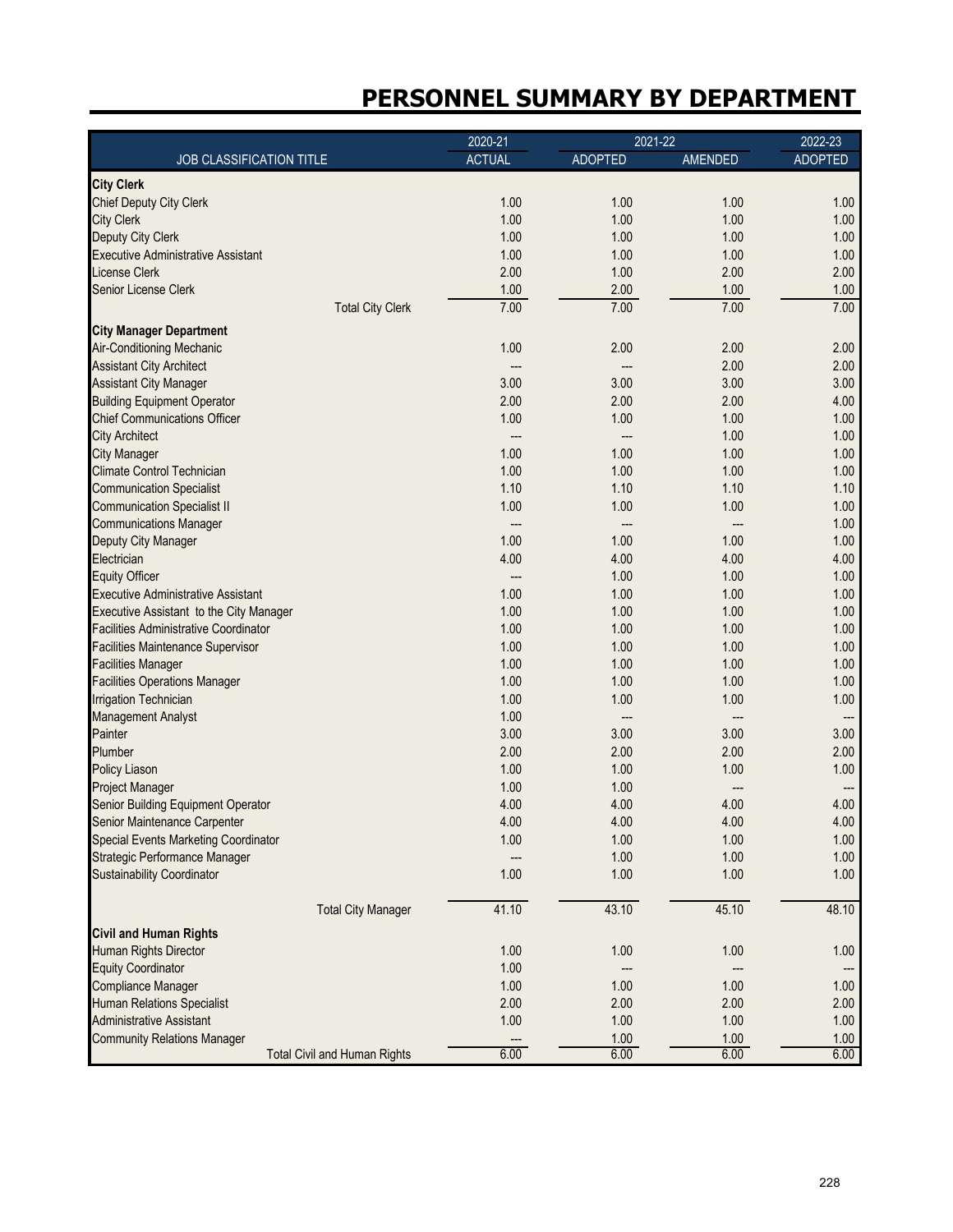|                                                 | 2020-21       | $2021 - 22$    |         | $2022 - 23$              |
|-------------------------------------------------|---------------|----------------|---------|--------------------------|
| JOB CLASSIFICATION TITLE                        | <b>ACTUAL</b> | <b>ADOPTED</b> | AMENDED | <b>ADOPTED</b>           |
| <b>Development Services Department</b>          |               |                |         |                          |
| <b>Assistant Planner</b>                        | 4.00          | 5.00           | 6.00    | 6.00                     |
| <b>Building Inspector</b>                       | 5.00          | 5.00           | ---     | ---                      |
| <b>Combination Inspector</b>                    | 3.00          | 3.00           | 14.00   | 14.00                    |
| <b>Customer Service Representative</b>          | 4.00          | 4.00           | 4.00    | 4.00                     |
| Deputy Building Official                        | 1.00          | 1.00           | 1.00    | 1.00                     |
| Deputy Director of Development Services         | 1.00          | 1.00           | 1.00    | 1.00                     |
| Deputy Planning Administrator                   | 1.00          | 1.00           | 1.00    | 1.00                     |
| Development Services Administrative Coordinator | 1.00          | 1.00           | 1.00    | 1.00                     |
| <b>Development Services Director</b>            | 1.00          | 1.00           | 1.00    | 1.00                     |
| Economic Development Administrator              | 1.00          | 1.00           | 1.00    | 1.00                     |
| <b>Economic Development Coordinator</b>         | 4.00          | 4.00           | 4.00    | 4.00                     |
| <b>Electrical Inspector</b>                     | 1.00          | 1.00           |         |                          |
| <b>Mechanical Inspector</b>                     | 2.00          | 2.00           |         |                          |
|                                                 | 1.00          | 1.00           | 1.00    | ---<br>1.00              |
| Permit & Development Administrator              |               |                |         |                          |
| Permit & Development Center Supervisor          | 1.00          | 1.00           | 1.00    | 1.00                     |
| Planning and Urban Design Administrator         | 1.00          | 1.00           | 1.00    | 1.00                     |
| <b>Plans Examiner</b>                           | 3.00          | 3.00           | 3.00    | 3.00                     |
| Plumbing Inspector                              | 3.00          | 3.00           | ---     | ---                      |
| Project Manager                                 | 1.00          | 1.00           | 1.00    | 1.00                     |
| Senior Building Inspector                       | 1.00          | 1.00           | 1.00    | 1.00                     |
| Senior City Planner                             | 5.00          | 6.00           | 6.00    | 6.00                     |
| Senior Electrical Inspector                     | 1.00          | 1.00           | 1.00    | 1.00                     |
| Senior Mechanical Inspector                     | 1.00          | 1.00           | 1.00    | 1.00                     |
| <b>Senior Plans Examiner</b>                    | 1.00          | 1.00           | 1.00    | 1.00                     |
| Senior Plumbing Inspector                       | 1.00          | 1.00           | 1.00    | 1.00                     |
| <b>Total Development Services</b>               | 49.00         | 51.00          | 52.00   | 52.00                    |
| <b>Engineering Department</b>                   |               |                |         |                          |
| <b>Acquisition and Relocation Specialist</b>    | 1.00          | 1.00           | 1.00    | 1.00                     |
| <b>Administrative Assistant</b>                 | 1.00          | 1.00           | 1.00    | 1.00                     |
| Appraisal and Acquisition Spec                  |               |                | 1.00    | 1.00                     |
| <b>Assistant City Architect</b>                 | 1.00          | 1.00           | ---     | $\overline{\phantom{a}}$ |
| <b>Assistant Surveyor</b>                       | 3.00          | 3.00           | 3.00    | 3.00                     |
| <b>CAD Graphic Technician</b>                   | 3.00          | 3.00           | 3.00    | 3.00                     |
| <b>Chief Design Engineer</b>                    | 1.00          | 1.00           | 1.00    | 1.00                     |
| <b>City Architect</b>                           | 1.00          | 1.00           | ---     | ---                      |
| <b>City Engineer</b>                            | 1.00          | 1.00           | 1.00    | 1.00                     |
| <b>City Traffic Engineer</b>                    | 1.00          | 1.00           | 1.00    | 1.00                     |
| Civil Engineer I                                | 4.00          | 4.00           | 4.00    | 4.00                     |
| Civil Engineer II                               | 11.00         | 10.00          | 10.00   | 10.00                    |
| Civil Engineer III                              | 1.00          | 2.00           | 2.00    | 3.00                     |
| <b>Construction Engineer</b>                    | ---           |                | 1.00    | 1.00                     |
| <b>Construction Inspection Supervisor</b>       | 2.00          | 2.00           | 2.00    | 2.00                     |
| Deputy City Engineer - Administrative Services  | 1.00          | 1.00           | 1.00    | 1.00                     |
| Deputy City Engineer - Design & Construction    | 1.00          | 1.00           | 1.00    | 1.00                     |
| <b>Engineering Administrative Assistant</b>     | 4.00          | 4.00           | 4.00    | 4.00                     |
| <b>Engineering Administrative Manager</b>       | 1.00          | 1.00           | 1.00    | 1.00                     |
| <b>Engineering Data Supervisor</b>              | 1.00          | 1.00           | 1.00    | 1.00                     |
| Engineering Lab Inspection Technician           | 1.00          | 1.00           | 1.00    | 1.00                     |
|                                                 |               |                |         |                          |
| <b>Engineering Lab Operations Technician</b>    | 1.00          | 1.00           | 1.00    | 1.00                     |
| <b>Engineering Technician</b>                   | 7.00          | 4.00           | 5.00    | 5.00                     |
| <b>Executive Administrative Assistant</b>       | 1.00          | 1.00           | 1.00    | 1.00                     |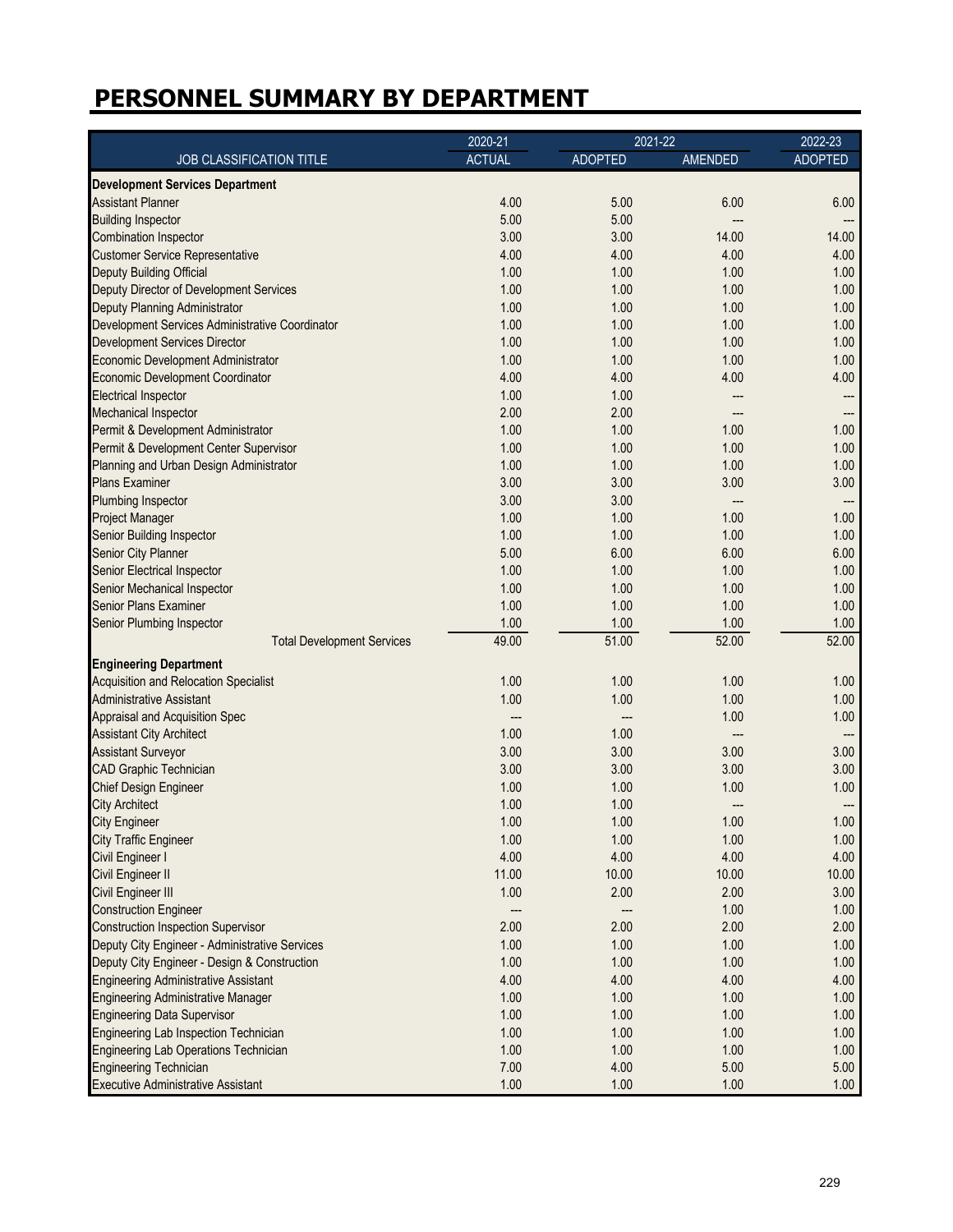|                                                  | $2020 - 21$   | 2021-22        |         | $2022 - 23$    |
|--------------------------------------------------|---------------|----------------|---------|----------------|
| JOB CLASSIFICATION TITLE                         | <b>ACTUAL</b> | <b>ADOPTED</b> | AMENDED | <b>ADOPTED</b> |
| <b>Principal Traffic Engineer</b>                | 2.00          | 2.00           | 2.00    | 2.00           |
| Real Estate Compliance Officer                   | 1.00          | 1.00           | 1.00    | 1.00           |
| Real Estate Contracts & Closing Specialist       | 1.00          | 1.00           | ---     | ---            |
| <b>Real Estate Coordinator</b>                   | 5.00          | 5.00           | 5.00    | 5.00           |
| <b>Real Estate Division Manager</b>              | 1.00          | 1.00           | 1.00    | 1.00           |
| Real Estate Records and Property Technician      | 1.00          | 1.00           | 1.00    | 1.00           |
| <b>Senior Construction Inspector</b>             | 12.00         | 12.00          | 12.00   | 12.00          |
| Senior Engineering Technician                    | 5.00          | 8.00           | 9.00    | 9.00           |
| Senior Traffic Device Maintenance Worker         | 3.00          | 3.00           | 3.00    | 3.00           |
| <b>Survey Supervisor</b>                         | 1.00          | 1.00           | 1.00    | 1.00           |
| Surveyor                                         | 3.00          | 3.00           | 3.00    | 3.00           |
| Surveyor Helper                                  | 1.00          | 1.00           | 1.00    | 1.00           |
| <b>Traffic Control Supervisor</b>                | 1.00          | 1.00           | 1.00    | 1.00           |
| <b>Traffic Device Maintenance Worker</b>         | 7.00          | 7.00           | 7.00    | 7.00           |
| <b>Traffic Engineer</b>                          | 2.00          | 2.00           | 2.00    | 2.00           |
| <b>Traffic Facilities Manager</b>                | 1.00          | 1.00           | 1.00    | 1.00           |
| <b>Traffic Maintenance Chief</b>                 | 1.00          | 1.00           | 1.00    | 1.00           |
| <b>Traffic Signal System Chief</b>               | 1.00          | 1.00           | 1.00    | 1.00           |
| <b>Traffic Signal Technician</b>                 | 6.00          | 6.00           | 6.00    | 6.00           |
| <b>Transportation Planner</b>                    | 1.00          | 1.00           | 1.00    | 1.00           |
| <b>Utility Locator</b>                           | 1.00          | 1.00           | 1.00    | 1.00           |
| <b>Total Engineering</b>                         | 106.00        | 106.00         | 107.00  | 108.00         |
| <b>Finance Department</b>                        |               |                |         |                |
| Accountant                                       | 2.00          | 2.00           | 2.00    | 2.00           |
| <b>Accounting Specialist I</b>                   | 1.00          | 1.00           | 1.00    | 1.00           |
| <b>Accounting Specialist II</b>                  | 3.00          | 3.00           | 2.00    | 2.00           |
| <b>Accounting Specialist III</b>                 | ---           |                | 1.00    | 1.00           |
| <b>Budget Analyst</b>                            | 1.00          | 1.00           | 2.00    | 2.00           |
| <b>Budget Analyst II</b>                         | 1.00          | 1.00           | 1.00    | 1.00           |
| <b>Buyer</b>                                     | 1.00          | 1.00           | 4.00    | 4.00           |
| Comptroller                                      | 1.00          | 1.00           | 1.00    | 1.00           |
| Courier                                          | 1.00          | 1.00           | 1.00    | 1.00           |
| Deputy Finance Director                          | 2.00          | 2.00           | 2.00    | 2.00           |
| <b>Engineering Technician</b>                    | ---           | 1.00           | 1.00    | 1.00           |
| <b>Finance Director</b>                          | 1.00          | 1.00           | 1.00    | 1.00           |
| Fleet Services Administrative Coordinator        | 1.00          | 1.00           | 1.00    | 1.00           |
| Fleet Services Auto Body Person                  | 1.00          | 1.00           | 1.00    | 1.00           |
| <b>Fleet Services Manager</b>                    | 1.00          | 1.00           | 1.00    | 1.00           |
| Fleet Services Master Mechanic/Team Leader       | 2.00          | 2.00           | 2.00    | 2.00           |
| <b>Fleet Services Mechanic</b>                   | 19.00         | 19.00          | 19.00   | 19.00          |
| <b>Fleet Services Operations Manager</b>         | 1.00          | 1.00           | 1.00    | 1.00           |
| <b>Fleet Services Section Chief</b>              | 2.00          | 2.00           | 2.00    | 2.00           |
| <b>Fleet Services Service Person</b>             | 6.00          | 6.00           | 6.00    | 6.00           |
| <b>Fleet Services Service Writer</b>             | 1.00          | 1.00           | 1.00    | 1.00           |
| Fleet Services Vehicle and Equipment Coordinator | 1.00          | 1.00           | 1.00    | 1.00           |
| <b>Fleet Services Welder</b>                     | 1.00          | 1.00           | 1.00    | 1.00           |
| <b>Management Analyst</b>                        | 2.00          | 2.00           | 1.00    | 1.00           |
| Neighborhood Inspector                           | 4.00          | 4.00           | 4.00    | 4.00           |
| Park Maintenance Mechanic                        | 2.00          | 2.00           | 2.00    | 2.00           |
| <b>Procurement Administrator</b>                 | 1.00          | 1.00           | 1.00    | 1.00           |
| <b>Procurement Services Specialist</b>           | 1.00          | 1.00           | ---     | ---            |
| Property Improvement Administrative Assistant    | 1.00          | 1.00           | 1.00    | 1.00           |
| Property Improvement Inspector                   | 8.00          | 8.00           | 8.00    | 8.00           |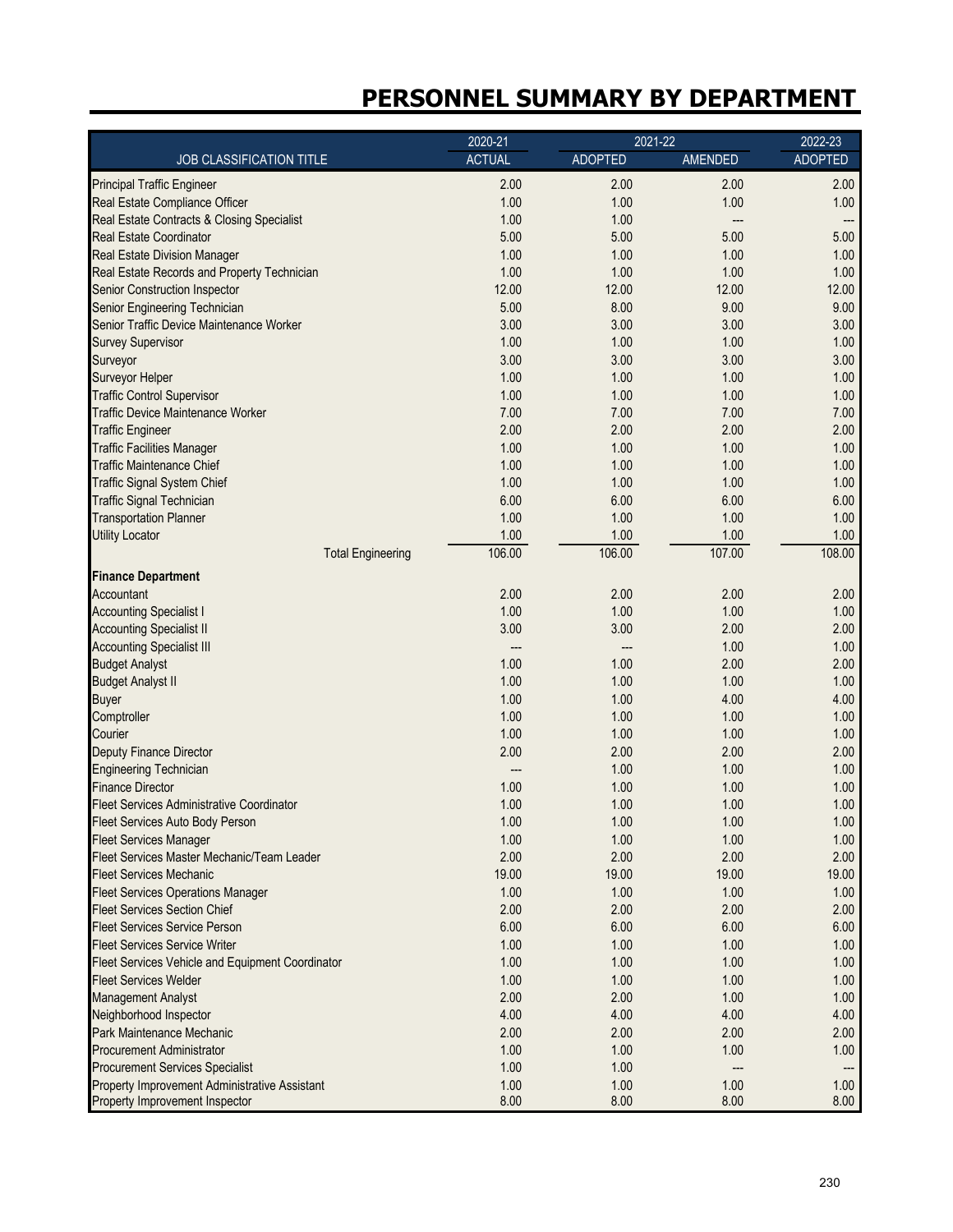|                                                  | $2020 - 21$                 |                | 2021-22 | 2022-23        |
|--------------------------------------------------|-----------------------------|----------------|---------|----------------|
| JOB CLASSIFICATION TITLE                         | <b>ACTUAL</b>               | <b>ADOPTED</b> | AMENDED | <b>ADOPTED</b> |
| Property Improvement Liaison                     | 2.00                        | 2.00           | 2.00    | 2.00           |
| Property Improvement Supervisor                  | 1.00                        | 1.00           | 1.00    | 1.00           |
| <b>Senior Accountant</b>                         | 1.00                        | 1.00           | 2.00    | 2.00           |
| Senior Budget Analyst                            | 1.00                        | 1.00           | 1.00    | 1.00           |
| <b>Senior Construction Inspector</b>             | ---                         | 2.00           | 2.00    | 2.00           |
| <b>Treasury Manager</b>                          | 1.00                        | 1.00           | 1.00    | 1.00           |
| <b>Total Finance</b>                             | 75.00                       | 78.00          | 81.00   | 81.00          |
| <b>Fire Department</b>                           |                             |                |         |                |
| <b>Assistant Fire Chief</b>                      | 2.00                        | 2.00           | 2.00    | 2.00           |
| <b>Customer Service Representative</b>           | $---$                       | ---            | 1.00    | 1.00           |
| <b>District Fire Chief</b>                       | 7.00                        | 7.00           | 7.00    | 7.00           |
| <b>Executive Administrative Assistant</b>        | 1.00                        | 1.00           | 1.00    | 1.00           |
| FD Stores and Invent Clerk                       | 1.00                        | 1.00           | 1.00    | 1.00           |
| <b>Fire Captain</b>                              | 36.00                       | 36.00          | 35.00   | 38.00          |
| <b>Fire Chief</b>                                | 1.00                        | 1.00           | 1.00    | 1.00           |
| <b>Fire Engineer</b>                             | 42.00                       | 42.00          | 42.00   | 42.00          |
| <b>Fire Equipment Mechanic</b>                   | 5.00                        | 5.00           | 5.00    | 5.00           |
| <b>Fire Fighter</b>                              | 1.00                        | 1.00           | 1.00    | 1.00           |
| <b>Fire Lieutenant</b>                           | 18.00                       | 18.00          | 18.00   | 15.00          |
| Fire Maintenance Superintendent                  | 1.00                        | 1.00           | 1.00    | 1.00           |
| <b>Fire Marshal</b>                              | 1.00                        | 1.00           | 1.00    | 1.00           |
| <b>Fire Medic</b>                                | 27.00                       | 27.00          | 27.00   | 30.00          |
| <b>Fire Prevention Inspector</b>                 | 1.00                        | 1.00           | 1.00    | 1.00           |
| <b>Fire Protection Engineer I</b>                | 1.00                        | 1.00           | 1.00    | 1.00           |
| <b>Fire Protection Engineer II</b>               | 1.00                        | 1.00           | 1.00    | 1.00           |
| Firefighter                                      | 129.00                      | 129.00         | 135.00  | 129.00         |
| <b>Public Safety Mobile Data Specialist</b>      | 1.00                        | 1.00           | 1.00    |                |
| <b>Senior Fire Medic</b>                         | 28.00                       | 28.00          | 29.00   | 32.00          |
| Senior Fire Prevention Inspector                 | 1.00                        | 1.00           | 1.00    | 1.00           |
| <b>Superintendent of Tech Service</b>            | 1.00                        | 1.00           | 1.00    | 1.00           |
|                                                  | 306.00<br><b>Total Fire</b> | 306.00         | 313.00  | 312.00         |
| <b>Housing Services Department</b>               |                             |                |         |                |
| Family Self-sufficiency Coordinator              | 4.00                        | 4.00           | 4.00    | 4.00           |
| Housing Research & Develop Administrator         | 1.00                        | 1.00           | 1.00    | 1.00           |
| <b>Housing Services Accounting Analyst</b>       | 1.00                        | 1.00           | 1.00    | 1.00           |
| <b>Housing Services Accounting Manager</b>       | 1.00                        | 1.00           | 1.00    | 1.00           |
| <b>Housing Services Administrative Secretary</b> | 2.00                        | 2.00           | 2.00    | 2.00           |
| <b>Housing Services Administrator</b>            | 1.00                        | 1.00           | 1.00    | 1.00           |
| <b>Housing Services Application Specialist</b>   | 2.00                        | 2.00           | 2.00    | 2.00           |
| <b>Housing Services Bookkeeper</b>               | 1.00                        | 1.00           | 1.00    | 1.00           |
| Housing Services Housing Case Manager            | 7.00                        | 7.00           | 7.00    | 7.00           |
| <b>Housing Services Housing Inspector</b>        | 2.00                        | 2.00           | 2.00    | 2.00           |
| Housing Services Inspections Team Leader         | 1.00                        | 1.00           | 1.00    | 1.00           |
| Housing Services Mainenance Mechanic B           | $-\!-\!$                    |                | 1.00    | 1.00           |
| Housing Services Maintenance Mechanic A          | 3.00                        | 3.00           | 2.00    | 2.00           |
| Housing Services Maintenance Team Leader         | 1.00                        | 1.00           | 1.00    | 1.00           |
| <b>Housing Services Projects Specialist</b>      | 1.00                        | 1.00           | 1.00    | 1.00           |
| Housing Services Voucher Administrator           | 1.00                        | 1.00           | 1.00    | 1.00           |
| <b>Housing Systems Administrator</b>             | 1.00                        | 1.00           | 1.00    | 1.00           |
| <b>Public Housing Administrator</b>              | 1.00                        | 1.00           | 1.00    | 1.00           |
| <b>Resident Services Coordinator</b>             | 1.00                        | 1.00           | 1.00    | 1.00           |
| Senior Housing Case Manager                      | 3.00                        | 3.00           | 3.00    | 3.00           |
| <b>Total Housing Services</b>                    | 35.00                       | 35.00          | 35.00   | 35.00          |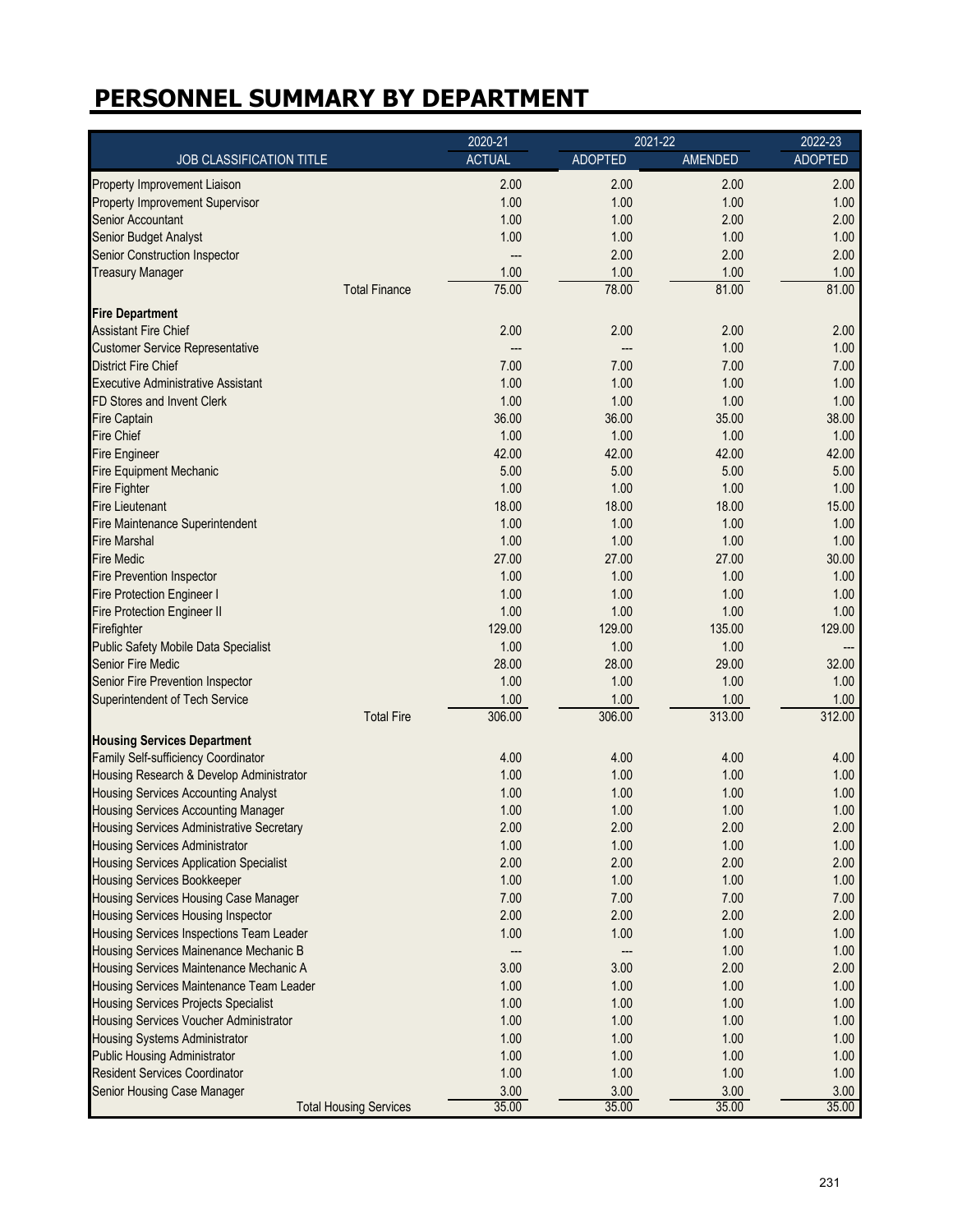|                                                            | 2020-21       | 2021-22        |         | 2022-23        |
|------------------------------------------------------------|---------------|----------------|---------|----------------|
| JOB CLASSIFICATION TITLE                                   | <b>ACTUAL</b> | <b>ADOPTED</b> | AMENDED | <b>ADOPTED</b> |
| <b>Human Resources Department</b>                          |               |                |         |                |
| <b>Compensation Specialist</b>                             | 1.00          | 1.00           | 1.00    | 1.00           |
| <b>Compensation Specialist II</b>                          | 1.00          | 1.00           | 1.00    | 1.00           |
| <b>Employee Benefits Officer</b>                           | 1.00          | 1.00           | 1.00    | 1.00           |
| Human Resources Assistant                                  | 2.00          | 2.00           | 3.00    | 3.00           |
| Human Resources Business Partner                           | 2.00          | 3.00           | 3.00    | 3.00           |
| Human Resources Director                                   | 1.00          | 1.00           | 1.00    | 1.00           |
| Human Resources Manager                                    | 1.00          | 1.00           | 1.00    | 1.00           |
| Senior Human Resources Business Partner                    | 1.00          | 1.00           | 1.00    | 1.00           |
| Workplace Environment & Employee Development Administrator | 1.00          | 1.00           | 1.00    | 1.00           |
| <b>Total Human Resources</b>                               | 11.00         | 12.00          | 13.00   | 13.00          |
| <b>Information Technology Department</b>                   |               |                |         |                |
| <b>Business Analyst</b>                                    | 3.00          | 3.00           | 2.00    | 2.00           |
| Database Administrator                                     | 1.00          | 1.00           | 1.00    | 1.00           |
| Deputy Chief Information Officer                           | 2.00          | 2.00           | 2.00    | 2.00           |
| <b>Enterprise Applications Analyst</b>                     | 2.00          | 2.00           | 2.00    | 2.00           |
| <b>Enterprise Applications Manager</b>                     | 1.00          | 1.00           | 1.00    | 1.00           |
| <b>ERP Systems Manager</b>                                 | 1.00          | 1.00           | 1.00    | 1.00           |
| <b>Executive Administrative Assistant</b>                  | 1.00          | 1.00           | 1.00    | 1.00           |
| <b>GIS Analyst</b>                                         | 3.00          | 3.00           | 3.00    | 3.00           |
| <b>GIS Manager</b>                                         | 1.00          | 1.00           | 1.00    | 1.00           |
| <b>GIS Specialist</b>                                      | 1.00          | 1.00           | 1.00    | 1.00           |
| <b>IT Director</b>                                         | 1.00          | 1.00           | 1.00    | 1.00           |
| <b>IT Network Engineer</b>                                 | 5.00          | 5.00           | 5.00    | 5.00           |
| <b>IT Network Manager</b>                                  | 1.00          | 1.00           | 1.00    | 1.00           |
| <b>IT Senior Web Developer</b>                             | 2.00          | 2.00           | 2.00    | 2.00           |
| IT Systems Analyst/Programmer                              | 2.00          | 2.00           | 2.00    | 2.00           |
| Network Technician                                         | 4.00          | 4.00           | 4.00    | 4.00           |
| <b>Public Safety CAD Specialist</b>                        | ---           |                |         | 1.00           |
| <b>Public Safety Digital Evidence Specialist</b>           | ---           |                |         | 1.00           |
| <b>Public Safety Mobile Data Specialist</b>                |               |                |         | 2.00           |
| <b>Public Safety RMS/DMS Specialist</b>                    |               |                |         | 1.00           |
| <b>Public Safety Systems Manager</b>                       |               |                |         | 1.00           |
| <b>Senior Business Analyst</b>                             | ---           |                | 1.00    | 1.00           |
| User Support Manager                                       | 1.00          | 1.00           | 1.00    | 1.00           |
| User Support Technician                                    | 4.00          | 4.00           | 4.00    | 4.00           |
|                                                            |               |                |         |                |
| <b>Total Information Technology</b>                        | 36.00         | 36.00          | 36.00   | 42.00          |
| <b>Legal Department</b>                                    |               |                |         |                |
| <b>Assistant City Attorney I</b>                           | 7.00          | 7.00           | 7.00    | 7.00           |
| <b>Assistant City Attorney II</b>                          | 5.00          | 5.00           | 5.00    | 5.00           |
| Claims Adjuster                                            | 1.00          | 1.00           | 1.00    | 1.00           |
| <b>Corporation Counsel</b>                                 | 1.00          | 1.00           | 1.00    | 1.00           |
| Deputy City Attorney I                                     | 2.00          | 2.00           | 2.00    | 2.00           |
| Deputy City Attorney II                                    | 1.00          | 1.00           | 1.00    | 1.00           |
| Legal Assistant                                            | 1.25          | 1.25           | 1.25    | 1.25           |
| Legal Assistant II                                         | 1.00          | 1.00           | 1.00    | 1.00           |
| Legal Secretary                                            | 1.00          | 1.00           | 1.00    | 1.00           |
| Open Records Coordinator                                   | 1.00          | 1.00           | 1.00    | 1.00           |
| <b>Total Legal</b>                                         | 21.25         | 21.25          | 21.25   | 21.25          |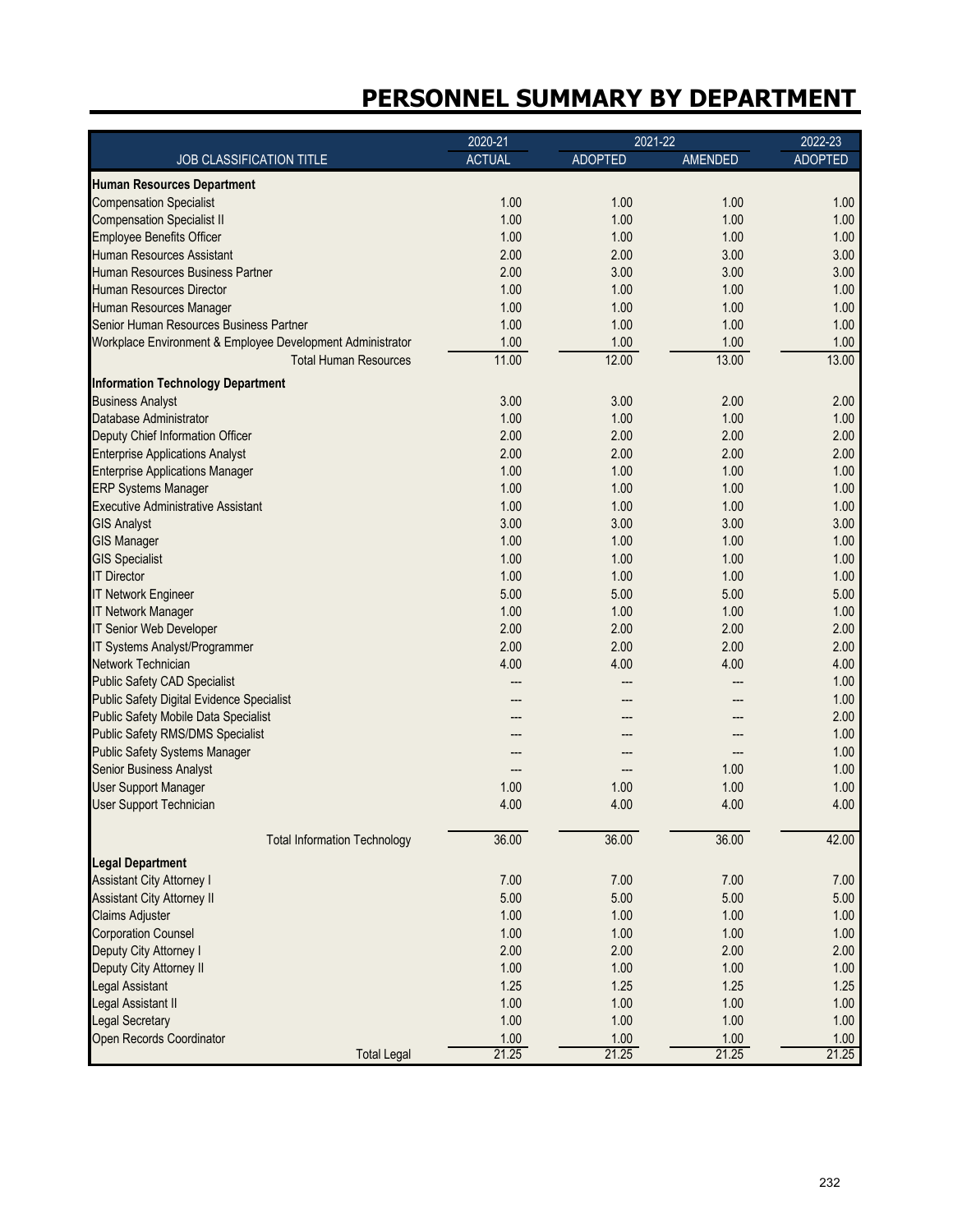|                                              | 2020-21       | 2021-22        |                | 2022-23        |
|----------------------------------------------|---------------|----------------|----------------|----------------|
| JOB CLASSIFICATION TITLE                     | <b>ACTUAL</b> | <b>ADOPTED</b> | <b>AMENDED</b> | <b>ADOPTED</b> |
| Library                                      |               |                |                |                |
| <b>Administrative Assistant</b>              | 1.00          | 1.00           | 1.00           | 1.00           |
| <b>Building Equipment Operator - Library</b> | 1.00          | 1.00           | 2.00           | 2.00           |
| <b>Building Equipment Operator Assistant</b> | 1.00          | 1.00           |                |                |
| <b>Building Maintenance Supervisor</b>       | 1.00          | 1.00           | 1.00           | 1.00           |
| Cataloger                                    | 1.00          | 1.00           | 1.00           | 1.00           |
| Clerk - Library                              | 10.00         | 10.00          | 10.00          | 10.00          |
| <b>Communications Specialist</b>             | 1.00          | 1.00           | 1.00           | 1.00           |
| <b>Community Engagement Supervisor</b>       | 1.00          | 1.00           | 1.00           | 1.00           |
| Deputy Library Director                      | 1.00          | 1.00           | 1.00           | 1.00           |
| <b>Digital Marketing Specialist</b>          | 1.00          | 1.00           | 1.00           | 1.00           |
| Graphic Designer - Library                   | 1.00          | 1.00           | 1.00           | 1.00           |
| Librarian                                    | 24.00         | 24.00          | 23.00          | 23.00          |
| <b>Library Assistant</b>                     | 2.00          | 2.00           | 3.00           | 3.00           |
| <b>Library Courier</b>                       | 1.00          | 1.00           | 1.00           | 1.00           |
| <b>Library Director</b>                      | 1.00          | 1.00           | 1.00           | 1.00           |
| Library Office Manager                       | 1.00          | 1.00           | 1.00           | 1.00           |
| Marketing and Communications Supervisor      | 1.00          | 1.00           | 1.00           | 1.00           |
| <b>Senior Clerk</b>                          | 1.00          | 1.00           | 1.00           | 1.00           |
| Senior Clerk Typist - Library                | 5.00          | 5.00           | 5.00           | 5.00           |
| Senior Librarian                             | 6.00          | 6.00           | 6.00           | 6.00           |
|                                              | 3.00          | 3.00           | 3.00           | 3.00           |
| Supervising Librarian                        | 65.00         | 65.00          | 65.00          | 65.00          |
| <b>Total Library</b>                         |               |                |                |                |
| <b>Mayor and Council</b>                     |               |                |                |                |
| Mayor                                        | 1.00          | 1.00           | 1.00           | 1.00           |
| <b>Council Member</b>                        | 6.00          | 6.00           | 6.00           | 6.00           |
| <b>Total Mayor and Council</b>               | 7.00          | 7.00           | 7.00           | 7.00           |
| <b>Neighborhood Services Department</b>      |               |                |                |                |
| <b>Administrative Aide</b>                   | 1.00          | 1.00           |                | ---            |
| <b>Administrative Assistant</b>              | ---           | ---            | 1.00           | 1.00           |
| Affordable Housing Program Manager           |               | 1.00           | 1.00           | 1.00           |
| <b>Assistant Planner</b>                     | 1.00          | 2.00           | 2.00           | 2.00           |
| <b>Community Investment Analyst</b>          | 2.00          | 2.00           | 2.00           | 2.00           |
| <b>Customer Service Representative</b>       | 1.00          | 1.00           | 1.00           | 1.00           |
| Deputy Neighborhood Services Director        | 1.00          | 1.00           | 1.00           | 1.00           |
| Development Zoning Inspector                 | 6.00          | 6.00           | 6.00           | 6.00           |
| <b>Executive Administrative Assistant</b>    | 1.00          | 1.00           | 1.00           | 1.00           |
| <b>Federal Funds Administrator</b>           | 1.00          | 1.00           | 1.00           | 1.00           |
| Homelessness Policy Director                 | ---           | ---            | 1.00           | 1.00           |
| <b>Housing Conservation Inspector</b>        | 2.00          | 2.00           | 2.00           | 2.00           |
| <b>Legal Assistant</b>                       | 0.75          | 0.75           | 0.75           | 0.75           |
| Neighborhood Inspection Administrator        | 1.00          | 1.00           | 1.00           | 1.00           |
| Neighborhood Inspection Assistant            | 3.00          | 3.00           | 3.00           | 4.00           |
| Neighborhood Inspections Supervisor          | 3.00          | 3.00           | 3.00           | 3.00           |
| Neighborhood Inspector                       | 17.00         | 17.00          | 17.00          | 17.00          |
| Neighborhood Outreach Coordinator            | ---           | 1.00           | 1.00           | 1.00           |
| Neighborhood Services Director               | 1.00          | 1.00           | 1.00           | 1.00           |
| <b>Property Redevelopment Specialist</b>     |               | 1.00           | 1.00           | 1.00           |
| Senior City Planner                          | 1.00          | ---            |                |                |
| Vehicle Impound Clerk                        | 1.00          | 1.00           | 1.00           | 1.00           |
| <b>Zoning Enforcement Officer</b>            |               | 1.00           | 1.00           | 1.00           |
| <b>Total Neighborhood Services</b>           | 43.75         | 47.75          | 48.75          | 49.75          |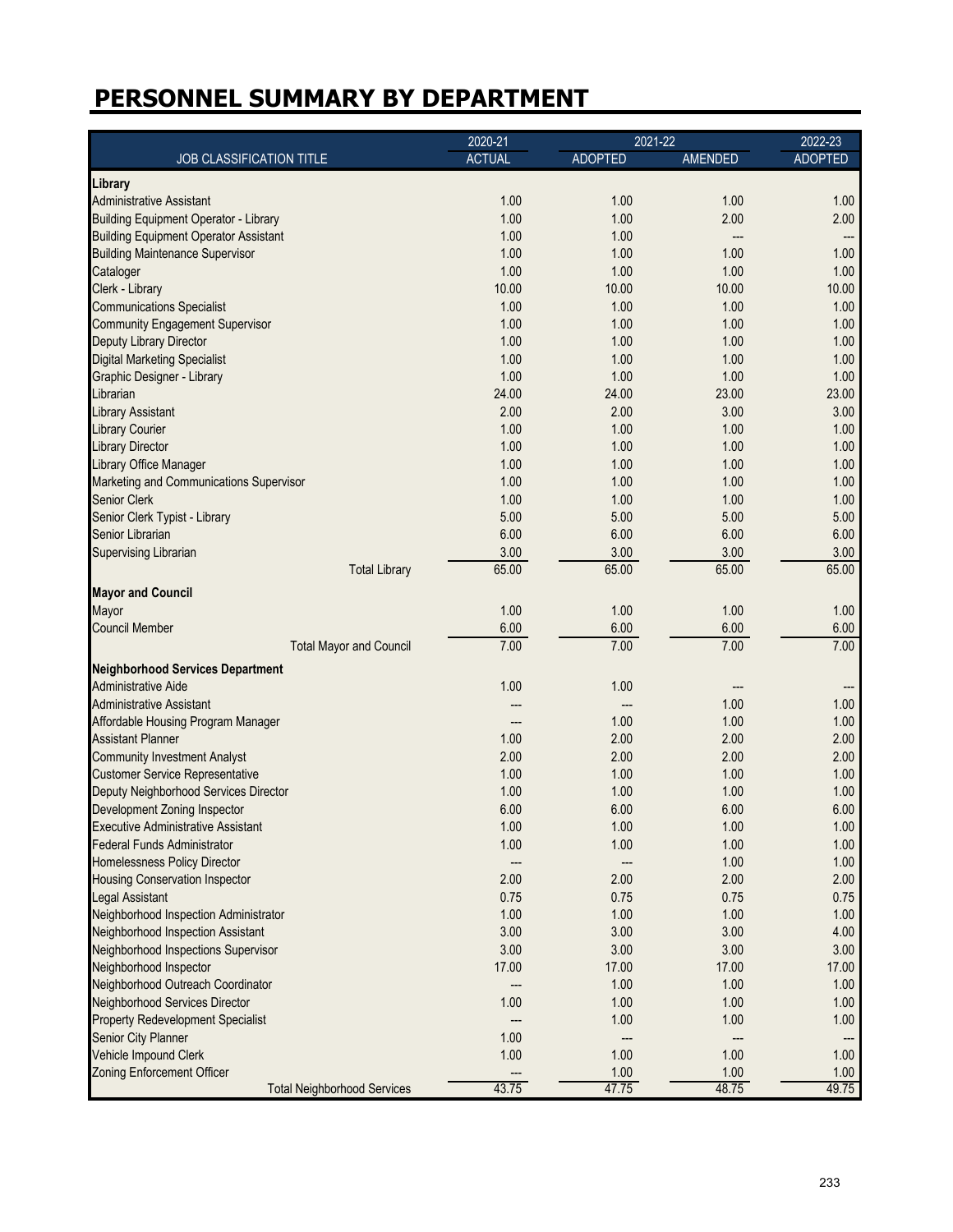|                                                        | 2020-21       | 2021-22        |         | 2022-23        |
|--------------------------------------------------------|---------------|----------------|---------|----------------|
| JOB CLASSIFICATION TITLE                               | <b>ACTUAL</b> | <b>ADOPTED</b> | AMENDED | <b>ADOPTED</b> |
| <b>Park and Recreation Department</b>                  |               |                |         |                |
| <b>Administrative Aide</b>                             | 1.00          | 1.00           | 1.00    | 1.00           |
| <b>Assistant Park and Recreation Director</b>          | 1.00          | 1.00           | 1.00    | 1.00           |
| <b>Cemetery Equipment Operator</b>                     | 2.00          | 2.00           | 2.00    | 2.00           |
| <b>Cemetery Operations Supervisor</b>                  | 1.00          | 1.00           | 1.00    | 1.00           |
| Conservatory/Greenhouse Horticulture Technician        | 1.00          | 1.00           | 1.00    | 1.00           |
| Deputy Senior Park Planner                             | ---           | ---            | 1.00    | 1.00           |
| <b>Executive Administrative Assistant</b>              | 1.00          | 1.00           | 1.00    | 1.00           |
| Horticulture Inspector                                 | 3.00          | 3.00           | 3.00    | 3.00           |
| Laborer                                                | 2.00          | 2.00           | 1.00    | 1.00           |
| <b>Marketing Supervisor</b>                            | 1.00          | 1.00           | 1.00    | 1.00           |
| <b>Medium Equipment Operator</b>                       | 3.00          | 3.00           | 3.00    | 3.00           |
| Park & Recreation Development & Planning Administrator | 1.00          | 1.00           | 1.00    | 1.00           |
| Park & Recreation Director                             | 1.00          | 1.00           | 1.00    | 1.00           |
| Park & Recreation Field Coordinator                    | 1.00          | 1.00           | 1.00    | 1.00           |
| Park & Recreation Superintendent                       | 2.00          | 2.00           | 2.00    | 2.00           |
| Park & Recreation Supervisor                           | 6.00          | 7.00           | 7.00    | 7.00           |
| <b>Park Construction Technician</b>                    | 1.00          | 1.00           | 1.00    | 1.00           |
| Park Maintenance Worker                                | 18.00         | 19.00          | 21.00   | 22.00          |
| Park Planner                                           | 2.00          | 3.00           | 2.00    | 2.00           |
| Park Planner II                                        | 1.00          | ---            | 2.00    | 1.00           |
| Park Planner III                                       | 1.00          | 2.00           |         | 1.00           |
| Parks Customer Service Representative                  | 2.00          | 2.00           | 2.00    | 2.00           |
| Parks Manager                                          | 1.00          | 1.00           | 1.00    | 1.00           |
| <b>Recreation Manager</b>                              | 1.00          | 1.00           | 1.00    | 1.00           |
|                                                        | 2.00          | 2.00           | 2.00    | 2.00           |
| <b>Recreation Program Coordinator</b>                  |               |                |         |                |
| Recreation Program Supervisor                          | ---           | 1.00           | 1.00    | 1.00           |
| <b>Recreation Specialist I</b>                         | 2.00          | 3.00           | 3.00    | 3.00           |
| Senior Customer Service Representative                 | 1.00          | 1.00           | 1.00    | 1.00           |
| <b>Truck Driver</b>                                    | 2.00          | 2.00           | 1.00    | 1.00           |
| <b>Total Park and Recreation</b>                       | 61.00         | 66.00          | 66.00   | 67.00          |
| <b>Police Department</b>                               |               |                |         |                |
| <b>Administrative Aide</b>                             | 1.00          | 1.00           | 1.00    | 1.00           |
| <b>Administrative Assistant</b>                        | 1.00          | 1.00           | 1.00    | 1.00           |
| <b>Assistant City Attorney II</b>                      | 1.00          | 1.00           | 1.00    | 1.00           |
| <b>Assistant Police Property Manager</b>               | 1.00          | 1.00           | 1.00    | 1.00           |
| <b>Communications Section Administrator</b>            | 1.00          | 1.00           | 1.00    | 1.00           |
| <b>Communications Supervisor</b>                       | 1.00          | 1.00           | 1.00    | 1.00           |
| <b>Crime Analyst Administrator</b>                     | ---           | 1.00           | 1.00    | 1.00           |
| Crime Scene Investigator                               | ---           |                | 1.00    | 1.00           |
| <b>Customer Service Representative</b>                 | 4.00          | 4.00           | 4.00    | 4.00           |
| <b>Emergency Equipment Technician</b>                  | 2.00          | 2.00           | 3.00    | 3.00           |
| <b>Executive Administrative Assistant</b>              | 1.00          | 1.00           | 1.00    | 1.00           |
| <b>False Alarm Coordinator</b>                         | 1.00          | 1.00           | 1.00    | 1.00           |
| <b>Investigative Assistant</b>                         | 4.00          | 4.00           | 4.00    | 4.00           |
| IT Digital Evidence Specialist                         | 1.00          | 1.00           | 1.00    | ---            |
| Motor Vehicle Program Clerk                            | 1.00          | 1.00           | 1.00    | 1.00           |
| Motor Vehicle Program Coordinator                      | 1.00          | 1.00           | 1.00    | 1.00           |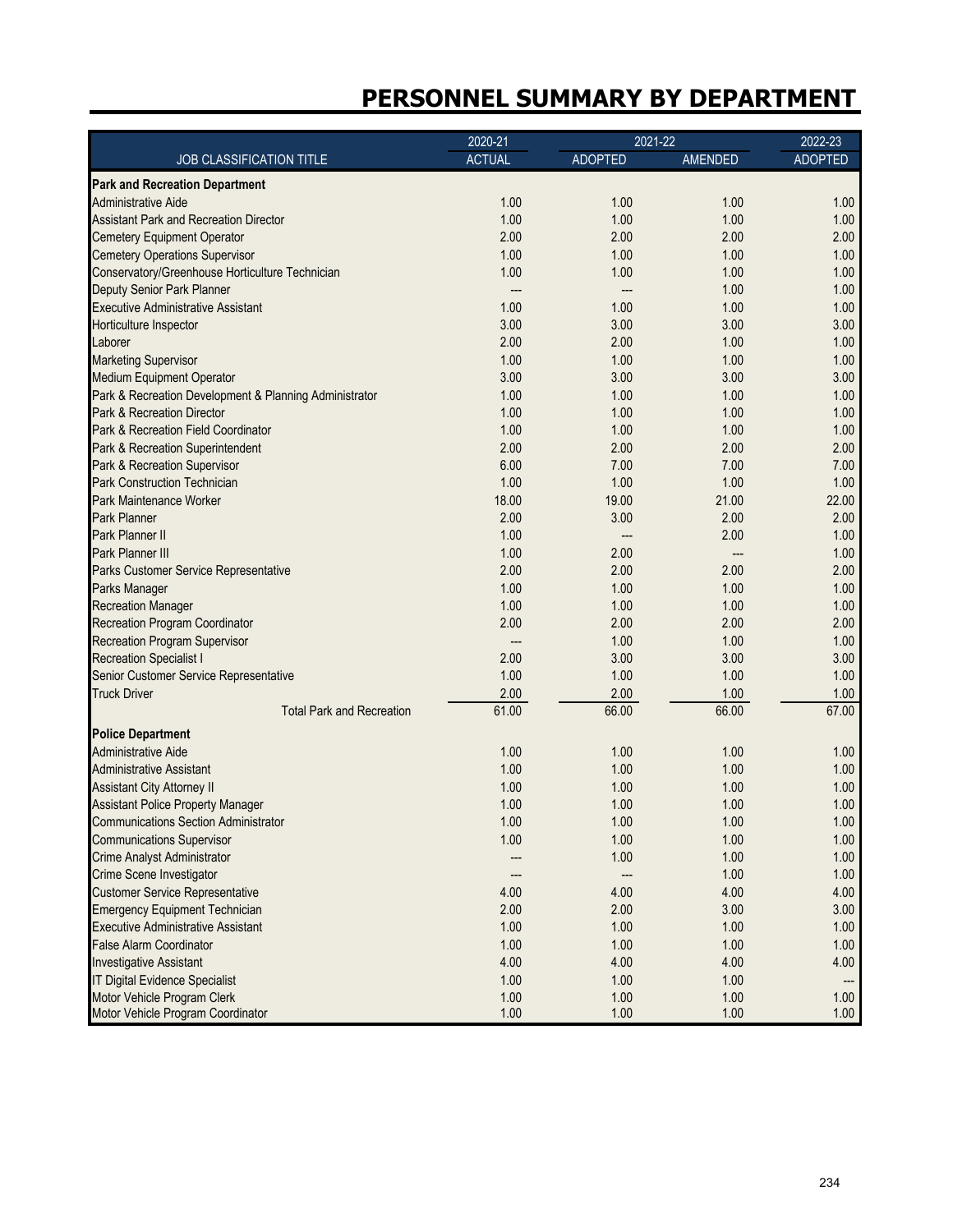|                                               | 2020-21       | 2021-22        |                | 2022-23        |
|-----------------------------------------------|---------------|----------------|----------------|----------------|
| JOB CLASSIFICATION TITLE                      | <b>ACTUAL</b> | <b>ADOPTED</b> | <b>AMENDED</b> | <b>ADOPTED</b> |
| Parking Meter Checker                         | 5.00          | 5.00           | 5.00           | 5.00           |
| PD Stores and Inventory Clerk                 | 1.00          | 1.00           | 1.00           | 1.00           |
| <b>Police Budget Specialist</b>               | 2.00          | 2.00           | 2.00           | 2.00           |
| <b>Police Cadet</b>                           | 3.00          | 3.00           | 3.00           | 3.00           |
| <b>Police Cadet</b>                           | 1.00          | 1.00           | 1.00           | 1.00           |
| Police Captain                                | 9.00          | 9.00           | 9.00           | 9.00           |
| Police Chief                                  | 1.00          | 1.00           | 1.00           | 1.00           |
| Police Information Typist                     | 9.00          | 9.00           | 9.00           | 9.00           |
| <b>Police Lieutenant</b>                      | 15.00         | 15.00          | 15.00          | 15.00          |
| <b>Police Lieutenant</b>                      | 1.00          | 1.00           | 1.00           | 1.00           |
| Police Major                                  | 3.00          | 3.00           | 3.00           | 3.00           |
| <b>Police Officer</b>                         | 32.00         | 32.00          | 54.00          | 54.00          |
| <b>Police Property Manager</b>                | 1.00          | 1.00           | 1.00           | 1.00           |
| <b>Police Sergeant</b>                        | 55.00         | 55.00          | 56.00          | 56.00          |
| Principal Public Safety Dispatcher            | ---           | ---            |                | 3.00           |
| <b>Public Safety CAD Specialist</b>           | 1.00          | 1.00           | 1.00           | ---            |
| <b>Public Safety Mobile Data Specialist</b>   | 1.00          | 1.00           | 1.00           | ---            |
| <b>Public Safety RMS/DMS Specialist</b>       | 1.00          | 1.00           | 1.00           | ---            |
| <b>Public Safety Systems Manager</b>          | 1.00          | 1.00           | 1.00           | ---            |
| Radio Technician                              | 1.00          | 1.00           | 1.00           | 1.00           |
| Senior Clerk                                  | 1.00          |                |                | ---            |
| Senior Clerk                                  | 1.00          | 1.00           | 1.00           | 1.00           |
| Senior Clerk Typist                           | 2.00          | 2.00           | 2.00           | 2.00           |
| Senior Crime Scene Investigator               | 13.00         | 13.00          | 12.00          | 12.00          |
| Senior Police Officer                         | 256.00        | 256.00         | 233.00         | 233.00         |
| Senior Public Safety Dispatcher               | 39.00         | 39.00          | 39.00          | 39.00          |
| Senior Public Safety Radio Data Technician    | 2.00          | 2.00           | 1.00           | 1.00           |
| <b>Total Police</b>                           | 478.00        | 478.00         | 478.00         | 476.00         |
| <b>Public Works Department</b>                |               |                |                |                |
| <b>Administrative Analyst</b>                 | 1.00          | 1.00           | 1.00           | 1.00           |
| Arborist                                      | 13.00         | 13.00          | 13.00          | 13.00          |
| <b>CAD Graphic Technician</b>                 | 1.00          | 1.00           | 1.00           | 1.00           |
| <b>Cement Finisher</b>                        | 6.00          | 6.00           | 6.00           | 6.00           |
| <b>City Forester</b>                          | 1.00          | 1.00           | 1.00           | 1.00           |
| Civil Engineer I                              | 1.00          | 1.00           | 1.00           | 1.00           |
| Civil Engineer II                             | 2.00          | 2.00           | 2.00           | 2.00           |
| Civil Engineer III                            | 1.00          | 1.00           | 1.00           | 1.00           |
| Clean Water Program Administrator             | 1.00          | 1.00           | 1.00           | 1.00           |
| <b>Communications Specialist</b>              | 0.45          | 0.45           | 0.45           | 0.45           |
| Deputy Public Works Director                  | 1.00          | 1.00           | 1.00           | 1.00           |
| Electronic Technician                         | 2.00          | 2.00           | 2.00           | 2.00           |
| <b>Environmental Engineering Technician I</b> | 2.00          | 2.00           | 2.00           | 2.00           |
| <b>Executive Administrative Assistant</b>     | 1.00          | 1.00           | 1.00           | 1.00           |
| <b>Flood Systems Engineer</b>                 | 1.00          | 1.00           | 1.00           | 1.00           |
| <b>Forestry Section Chief</b>                 | 1.00          | 1.00           | 1.00           | 1.00           |
| <b>Heavy Equipment Operator</b>               | 4.00          | 4.00           | 4.00           | 4.00           |
| Laborer                                       | 4.00          | 4.00           | 4.00           | 4.00           |
| Lead Sewer Maintenance Worker                 | 3.00          | 3.00           | 3.00           | 3.00           |
| <b>Light Equipment Operator</b>               | 4.00          | 4.00           | 4.00           | 4.00           |
| <b>Medium Equipment Operator</b>              | 20.00         | 20.00          | 20.00          | 20.00          |
| <b>Public Works Assistant</b>                 | 7.00          | 7.00           | 7.00           | 7.00           |
| Public Works Customer Service Representative  | 5.00          | 5.00           | 5.00           | 5.00           |
| Public Works Customer Service Team Leader     | 1.00          | 1.00           | 1.00           | 1.00           |
| <b>Public Works Director</b>                  | 1.00          | 1.00           | 1.00           | 1.00           |